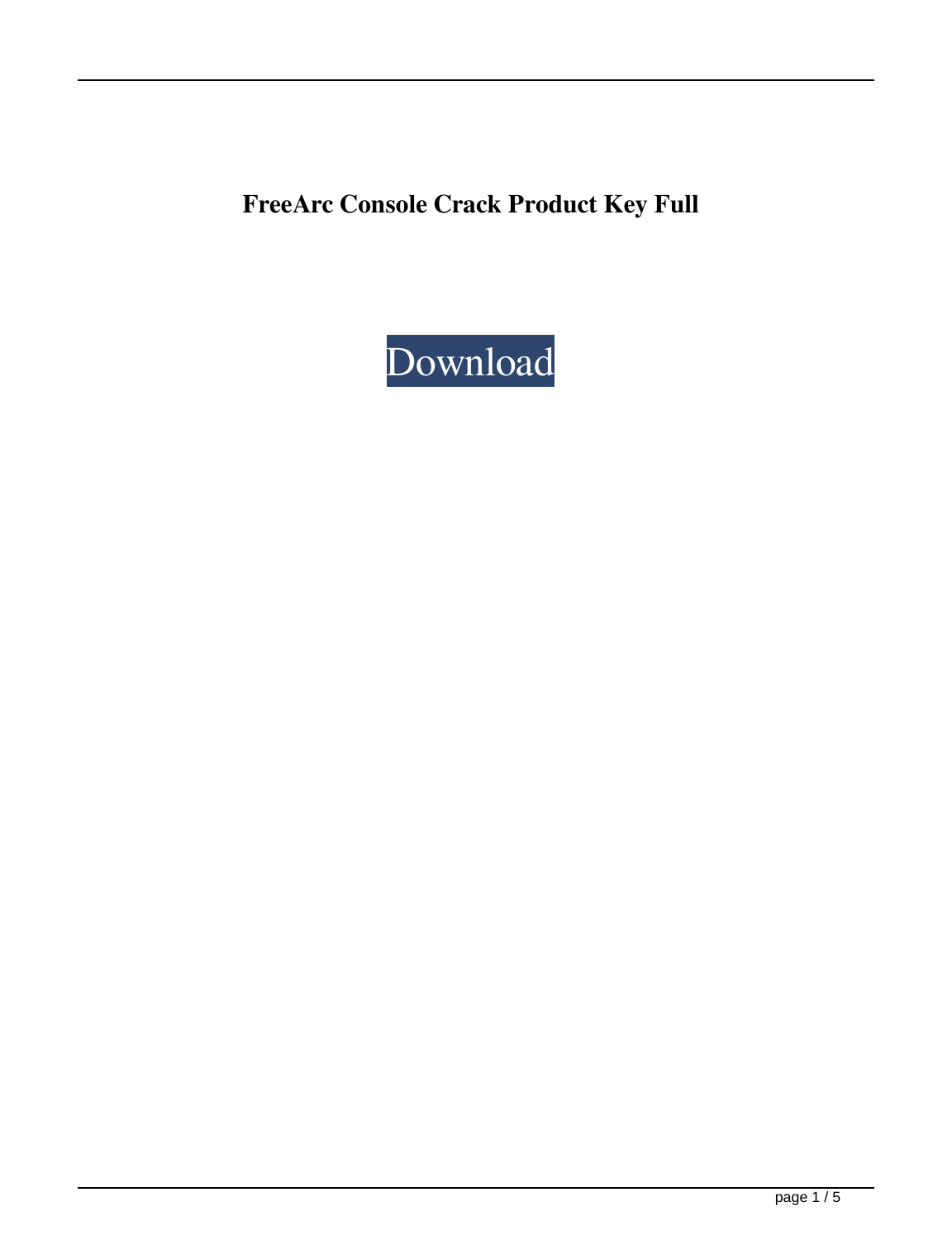#### **FreeArc Console Crack+ Product Key Free Download**

Cracked FreeArc Console With Keygen is a very competent console or command line archiver that comes in three versions: FreeArc Console Product Key, FreeArc Console Portable, and FreeArc Console Commander. FreeArc Console is the most user-friendly of the three, while the latter is quite lightweight and offers the best experience for developers. The last version, FreeArc Console Commander, provides users with a lot of additional features, allowing them to make the very best use of this program. The console or command line version is very simple to use, offering only a limited set of commands and their respective letters, including the two most important ones: "a" and "c." From a command prompt, you can either add files to the archive by typing "a [files…]," add comments to the archive using the "c [@listfiles…]," and list all files in the archive by typing "l." Additionally, FreeArc Console supports the following command line options: • "-e" – Enables or disables the search feature • "-o" – Sets the compression method for the current archive • "-p" – Sets the pause time between the completion of a compression or de-compression operation • "-s" – Sets the superblock size • "-z" – Sets the compression level for the current archive • "-zp" – Sets the pause time between the completion of a compression or de-compression operation The interface of FreeArc Console is very simple, allowing users to just start the archiving process by typing "a" or "c" to add or comment files, respectively, as well as "l" to list the archive. FreeArc Console Portable: FreeArc Console Portable is a simple portable archiver for Windows that's meant for system administrators. It doesn't include any features for file navigation or manipulations, but it does offer a few basic options for compression and archive additions and modifications. The interface of FreeArc Console Portable is very similar to FreeArc Console, as it provides users with the option of adding files to the archive, adding comments to the archive, and listing the current archive. FreeArc Console Portable provides users with a set of basic commands, including the "a" and "c" commands to add and comment files, respectively.

## **FreeArc Console [Latest 2022]**

-a Zip files and folders (create a zip archive from the specified files and folders in the current directory or from the current directory tree) -b Displays a message box if there are one or more bad file names and specifies which action to take (quit program, skip bad files, ask user for confirmation, or list bad file names) -c Specifies whether the archive should include a comment in the header or footer of the file (default is header comment, no footer) -d Specifies whether the archive will be created with a hidden or system file (default is hidden) -e Specifies if the entries should be sorted by size (default is to sort alphabetically) -f Specifies the input file format (default is text, aka ASCII mode) -g Specifies if the archive will be created with a global time stamp or a modified time stamp. (default is modified time) -i Specifies if the files should be treated as if they had read and write permissions (default is read-write) -k Specifies the compression method that should be used (zip, gzip, bzip, lzma, xz, lzop, 7z, pkzip, lzop, xz, lzma, and bzip2 (default is 7z) -m Specifies the number of parallel threads used when compressing the input file (default is the number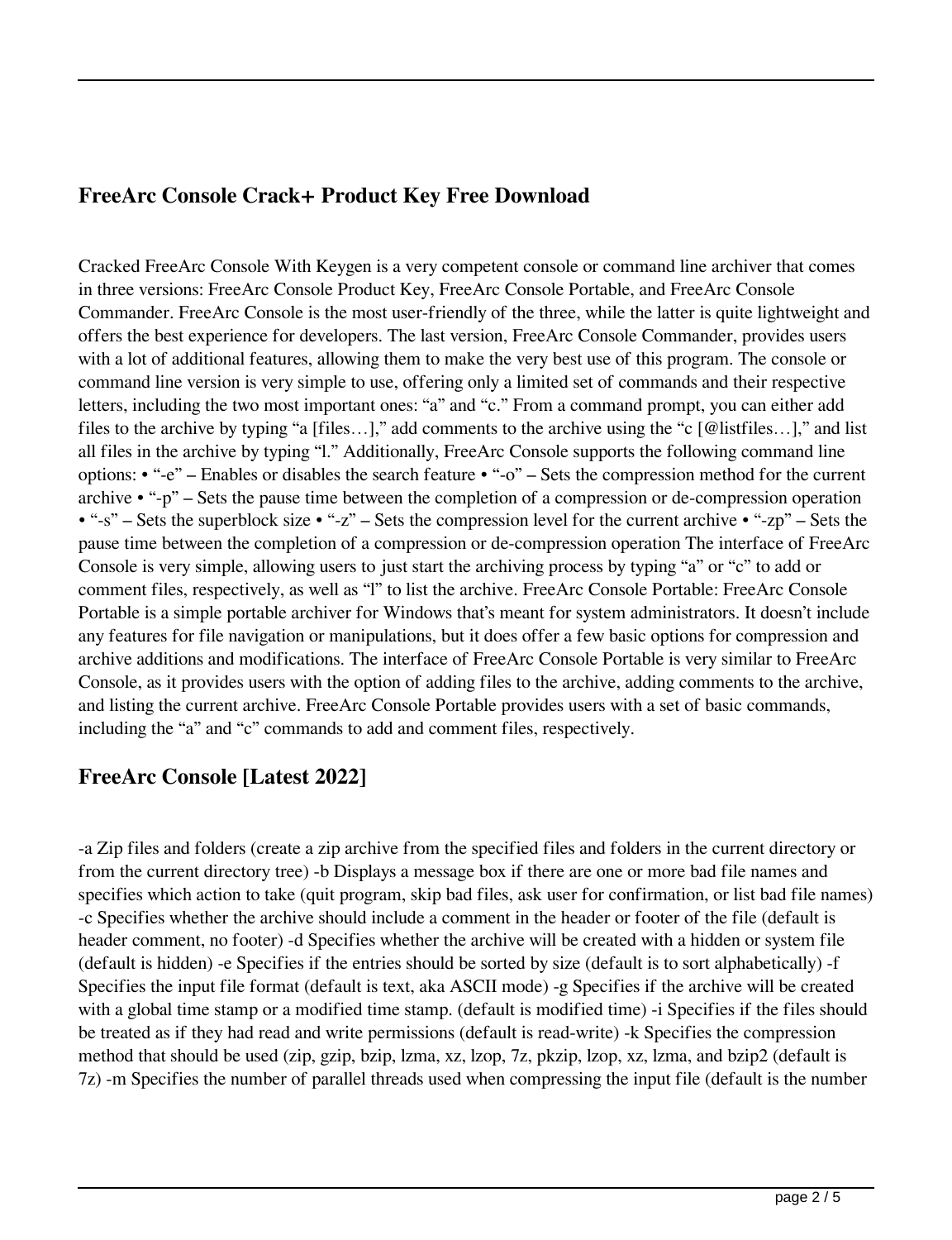of CPUs on the system) -o Specifies the archive file output format (default is zip) -s Specifies whether to specify the input and output paths with absolute paths or relative paths (default is relative paths) -t Specifies whether to test the archive for integrity using the SHA-256 hashing algorithm (default is to check the integrity of the archive) -u Specifies whether the archive file name should be the full pathname or the absolute pathname to the output file (default is the full pathname) -z Specifies whether the archive will be created as compressed (default is to not create a compressed archive) -v Specifies whether the archive will be created as a zip archive (default is to create a zip archive) -x Specifies whether the archive should include a comment in the header or footer of the file (default is header comment, no footer) -0 Specifies that the zip file must be signed with a trusted code-signing certificate to be considered valid -1 1d6a3396d6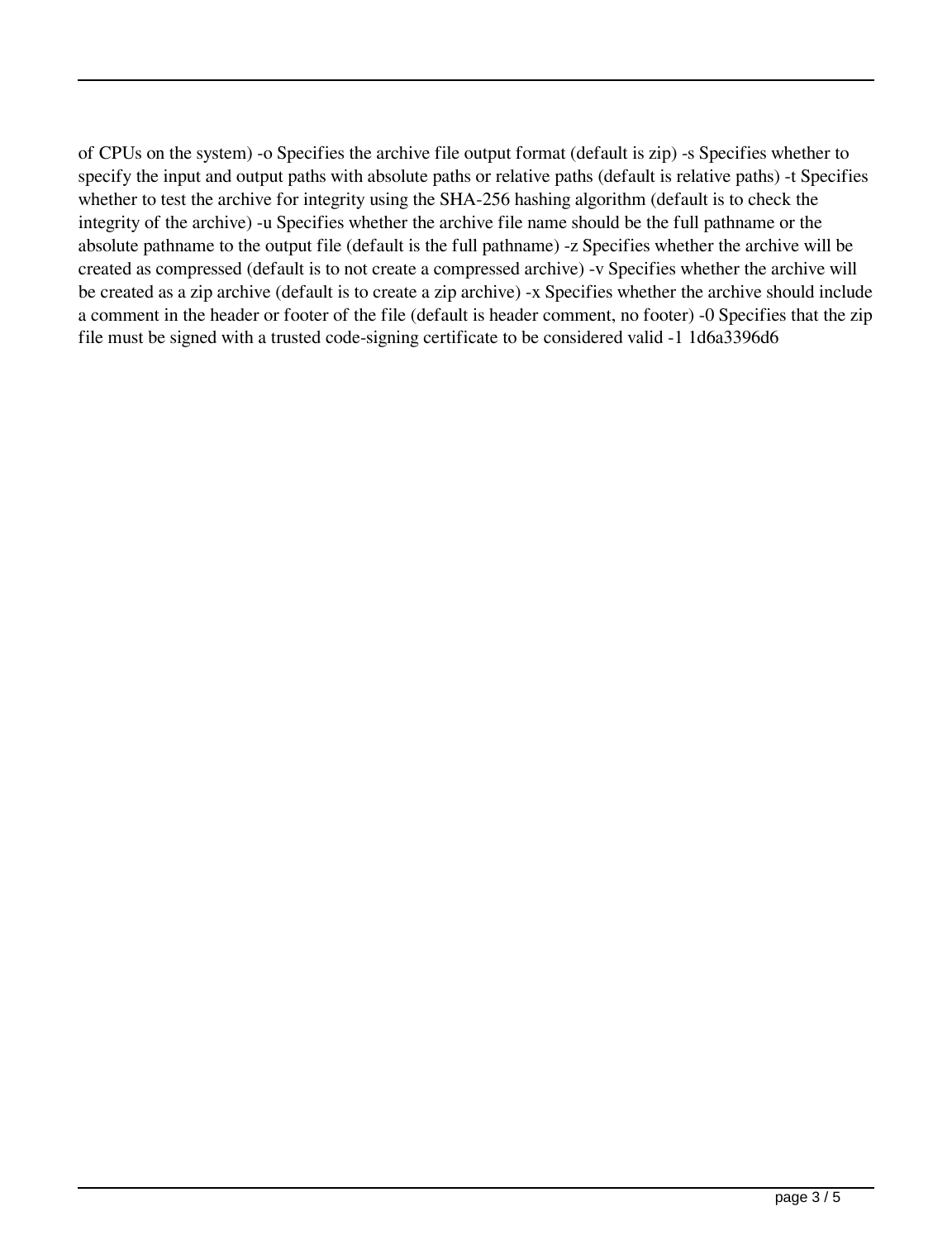### **FreeArc Console**

The FreeArc Console is a lightweight command line archiver which provides a full range of standard archiving options and is fully compatible with the FreeArc app. Sample output: [06:56:47] Searching for an archiver... [06:56:47] Found FreeArc [06:56:47] Checking to see if everything is working ok [06:56:47] Extracting... [06:56:47] Success! [06:56:47] Finished! [06:56:47] Release Notes: Version 2.5.1: - Added: Improved unicode support and support for large files with Arc. - Added: Support for Arc Multiset, Arc Sequence, and Arc Absolute. - Added: Support for password-protected archives. - Added: Support for LZMA compression. - Added: Improved compression speed with large files. - Added: Support for RPMbased packages. - Added: Support for ARC feature "ARCPAUS". - Added: Support for ARC feature "ARCPAUSE". - Added: Support for ARC feature "ARCINACT". - Added: Support for ARC feature "ARCINHOLD". - Added: Support for ARC feature "ARCREC". - Added: Support for ARC feature "ARCRECMOV". - Added: Support for ARC feature "ARCRECMOVHOLD". - Added: Support for ARC feature "ARCRECLZ". - Added: Support for ARC feature "ARCRECLZHOLD". - Added: Support for ARC feature "ARCRECFAST". - Added: Support for ARC feature "ARCRECFASTHOLD". - Added: Support for ARC feature "ARCRECLZHOLDMOV". - Added: Support for ARC feature "ARCRECLZHOLDMOVHOLD". - Added: Support for ARC feature "ARCRECLZHOLDINACT". - Added: Support for ARC feature "ARCRECLZHOLDINACTHOLD". - Added: Support for ARC feature "ARCRECLZHOLDINHOLD�

#### **What's New In FreeArc Console?**

Compresses and decompresses files with the 7-Zip compression format. Supports the 7-Zip archives (lzma, xz, cab, cab, bz2, gz, zip, rar, 7z, tar, taz, iso, tar.gz, tar.bz2, tar.lzma, tar.xz, tar.Z, taz.gz, taz.xz, taz.Z, taz, tar.7z, and taz.xz.. 7z and xz archives containing 7-Zip files in the main archive and the compression method used is LZMA. Zip files containing 7-Zip archives can also be compressed with LZMA (best compression ratio) or XZ (fastest compression rate). LZMA (Level 0) is faster than XZ. LZMA (Level 0) is slower than XZ. LZMA (Level 1) is faster than XZ. LZMA (Level 1) is slower than XZ. LZMA (Level 2) is slower than XZ. LZMA (Level 2) is faster than XZ. LZMA (Level 3) is slower than XZ. LZMA (Level 3) is faster than XZ. LZMA (Level 4) is faster than XZ. LZMA (Level 4) is slower than XZ. LZMA (Level 5) is slower than XZ. LZMA (Level 5) is faster than XZ. Compression ratio is equal to xz. By default, the compressor is 7-Zip. Use '/l' to specify the 7-Zip library to be used. [/l|--library=7z|xz|lzma|pkzip] [/d] [/s] [/h|--help|-h] [/v|--version|-v]